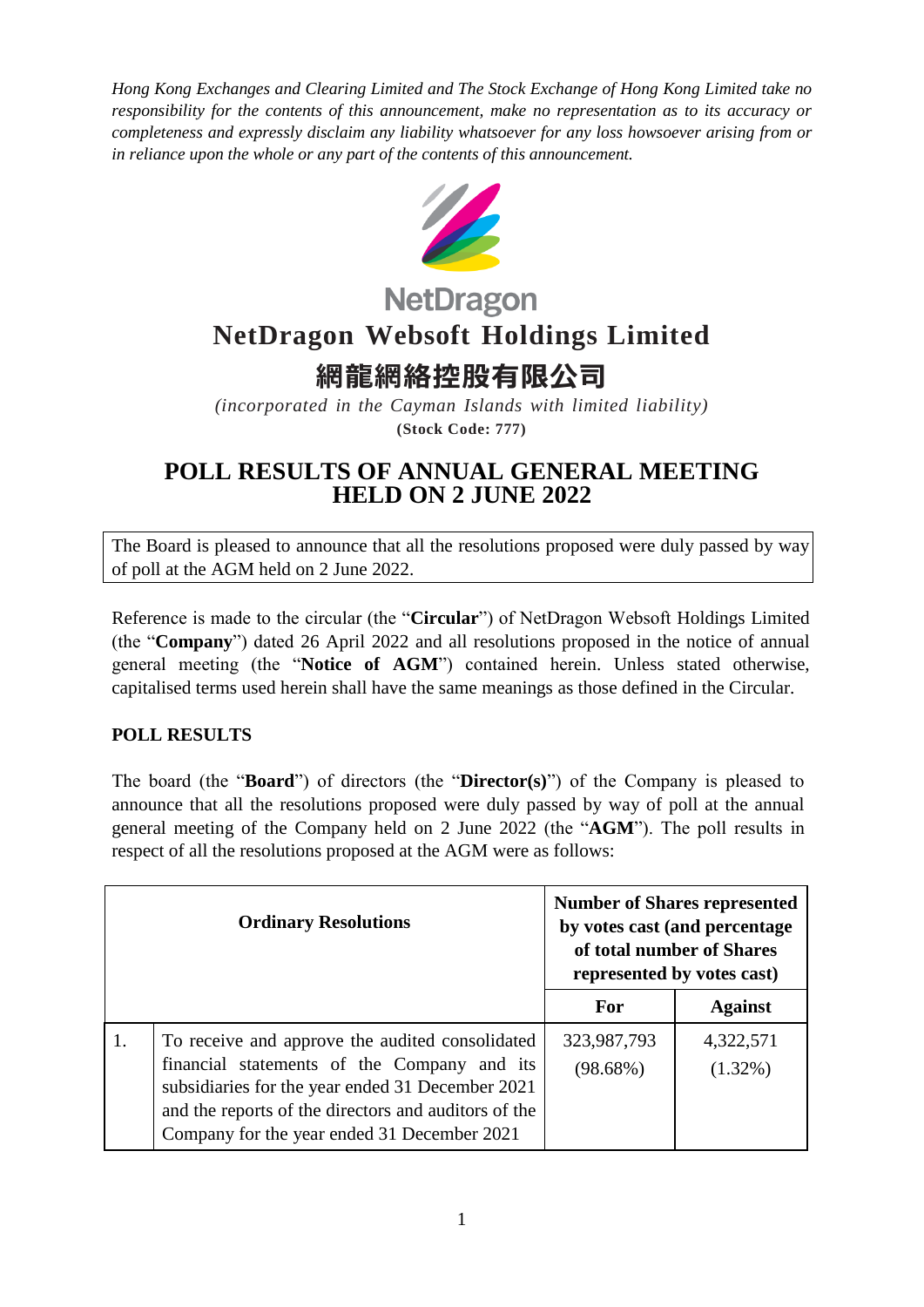| <b>Ordinary Resolutions</b> |                                                                                                                                                       | <b>Number of Shares represented</b><br>by votes cast (and percentage<br>of total number of Shares<br>represented by votes cast) |                           |
|-----------------------------|-------------------------------------------------------------------------------------------------------------------------------------------------------|---------------------------------------------------------------------------------------------------------------------------------|---------------------------|
|                             |                                                                                                                                                       | For                                                                                                                             | <b>Against</b>            |
| 2.                          | To approve the recommended final dividend for<br>the year ended 31 December 2021                                                                      | 328,310,359<br>$(99.99\%)$                                                                                                      | 5<br>$(0.01\%)$           |
| 3.                          | To re-appoint Messrs. Deloitte Touche Tohmatsu<br>as the auditors of the Company and to authorise<br>the board of directors to fix their remuneration | 324,268,159<br>(98.77%)                                                                                                         | 4,042,205<br>(1.23%)      |
| 4A.                         | To re-elect Liu Dejian as executive director of the<br>Company                                                                                        | 289,173,375<br>$(88.08\%)$                                                                                                      | 39,136,989<br>$(11.92\%)$ |
| 4B.                         | To re-elect Leung Lim Kin, Simon as executive<br>director of the Company                                                                              | 295,905,020<br>(90.13%)                                                                                                         | 32,405,344<br>(9.87%)     |
| 4C.                         | To re-elect Chao Guowei, Charles as independent<br>non-executive director of the Company                                                              | 278,010,048<br>$(84.68\%)$                                                                                                      | 50,300,316<br>(15.32%)    |
| 4D.                         | To authorise the board of directors to fix the<br>remuneration of the directors of the Company for<br>the year ending 31 December 2022                | 328,310,354<br>$(99.99\%)$                                                                                                      | 10<br>$(0.01\%)$          |
| 5A.                         | To grant a general and unconditional mandate to<br>the directors to issue, allot and otherwise deal<br>with the Company's Shares                      | 253,725,934<br>(77.28%)                                                                                                         | 74,584,430<br>(22.72%)    |
| 5B.                         | To grant a general and unconditional mandate to<br>the directors to buy back the Company's Shares                                                     | 327,152,947<br>(99.65%)                                                                                                         | 1,157,417<br>$(0.35\%)$   |
| 5C.                         | To add the number of the Shares bought back by<br>the Company to the mandate granted to the<br>directors under resolution no. 5A                      | 254,625,222<br>(77.56%)                                                                                                         | 73,685,142<br>$(22.44\%)$ |

As more than 50% of the votes were cast in favour of each of the above resolutions, all the resolutions were duly passed as ordinary resolutions of the Company by way of poll at the AGM.